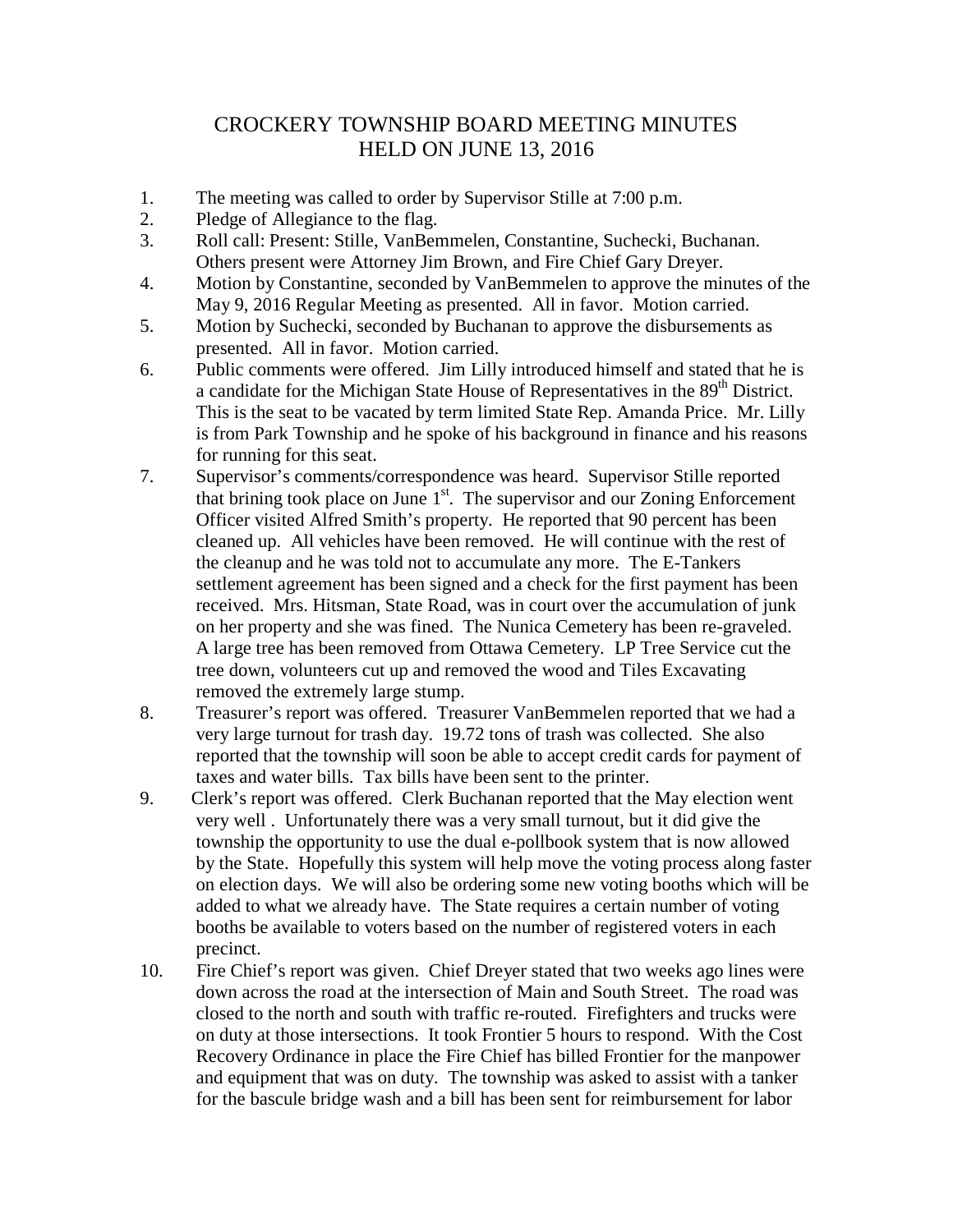and equipment for this also. Chief Dreyer went to Hathaway Lakes looking for the installation of parking spots and No Parking signs that were to be installed as agreed upon. There has been no work done as of that time. A week ago the Chief attended the Central Dispatch meeting and the 800 megahertz paging system is still being discussed for the fire department switch over. Chief Dreyer would like to put a freeze on new radio purchases until it is more clear on what Ottawa County will be doing.

- 11. Trustee Suchecki reported that when he was in Hathaway Lakes recently he saw a cement pumper truck that was working on a job site in the subdivision was parked on the bike path.
- 12. Motion by VanBemmelen, seconded by Buchanan to authorize the Supervisor to sign the judgment for Crockery Township vs. E-Tankers. All in favor. Motion carried.
- 13. Motion by VanBemmelen, seconded by Buchanan to adopt Resolution 2016-11, Resolution to Approve Recognized Holiday and Meeting Dates. All in favor. Motion carried.
- 14. Motion by VanBemmelen, seconded by Suchecki to allocate \$8,000 from the general fund to put towards engineering expenses for the completion of the bike trail portion that is the I-96 underpass. These funds will be added to several other grants and donations that have been designated for this project. Yes – 4, No - 1. Motion carries.
- 15. Motion by VanBemmelen, seconded by Buchanan to refund \$2,000 demolition escrow to Dr. and Mrs. Fett for the demolition of a home on their property on 144<sup>th</sup> Ave. All in favor. Motion carried.
- 16. Supervisor Stille declared the public hearing for the proposed 2016-17 budget open at 8:50 p.m. Treasurer VanBemmelen explained the proposed changes in the budget and discussion was held. Supervisor Stille asked if the public had any questions or comments, and after hearing none, the public hearing was closed at 9:45 p.m.
- 17. Motion by Constantine, seconded by Buchanan to adopt Resolution 2016-12, Resolution to Approving Annual Township Budget and Determine Tentative Property Tax Rates for Support of Budget. All in favor. Motion carried.
- 18. Motion by Constantine, seconded by Suchecki to increase elected officials salary by \$1000 annually. 4-yes, 1- no. Motion carries.
- 19. Motion by VanBemmelen, seconded by Buchanan to increase the Trustee meeting pay to \$150. 4- yes, 1- no. Motion carries.
- 20. Motion by VanBemmelen, seconded by Buchanan to go into closed session to discuss a written legal opinion of the attorney. All in favor. Motion carried. We went into closed session at 9:59 p.m. Motion by Buchanan, seconded by VanBemmelen to end the closed session. All in favor. Motion carried. Came out of closed session at 10:08 p.m.
- 21. Motion by VanBemmelen, seconded by Constantine to purchase a \$100 Jack's gift certificate for Jon Tiles in appreciation for his assistance with a loader at the township cleanup day. All in favor. Motion carried.